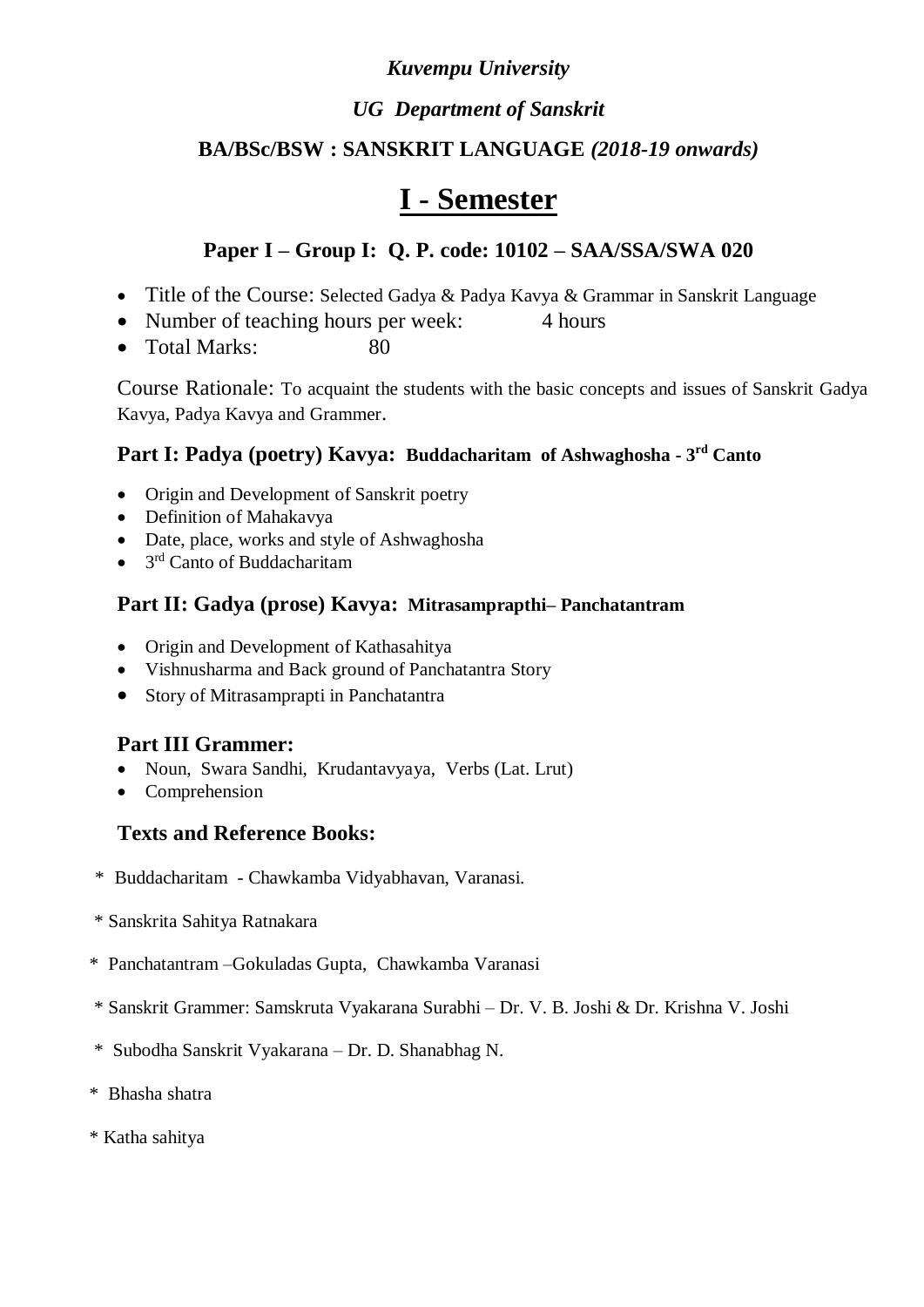### **BA/BSc/BSW : SANSKRIT LANGUAGE**

## **II - Semester**

### **Paper II – Group I: Q. P. code: 10202 – SAB/SSB/SWB 020**

- Title of the Course: Selected Gadya Kavya, Padya Kavya & Grammar in Sanskrit Language
- Number of teaching hours per week: 4 hours
- $\bullet$  Total Marks:
- 1. Course Rationale: To acquaint the students with the basic concepts and issues of Sanskrit Gadya Kavya, Padya Kavya of different authors and Grammar.

#### **Part I: Padya (poetry) Kavya: Neetishatakam of Bhartrihari (Selected 40 Shlokas)**

- Origin and Development of Neeti Sahitya
- Date, place, works and style of Bhartrihari
- Neetishatakam of Bhartrihari (Selected 40 Shlokas)

#### **Part II: Gadya (prose) Kavya: Somadatta Charitam of Dashakumarm Charitam**

- Origin and Development of Sanskrit Gadya Sahitya
- Importance of Gadyam Kavya.
- Date, place, works and style of Dandi Kavi.
- Story of Somadatta Charitam

#### **Part III Grammer:**

- Sarvanama, Vyanjana & Visarga Sandhi, Krudantavyaya, Verbs (Lot. Lung)
- Construction of Sanskrit Questions from given passages.

- Bhartrihari's Shatakatriyam, P. V. Kane Pune.
- Samskrita Sahitya Ratnakara
- Sanskrit Grammer: Samskruta Vyakarana Surabhi Dr. V. B. Joshi & Dr. Krishna V. Joshi
- Subodha Sanskrit Vyakarana Dr. D. Shanabhag N.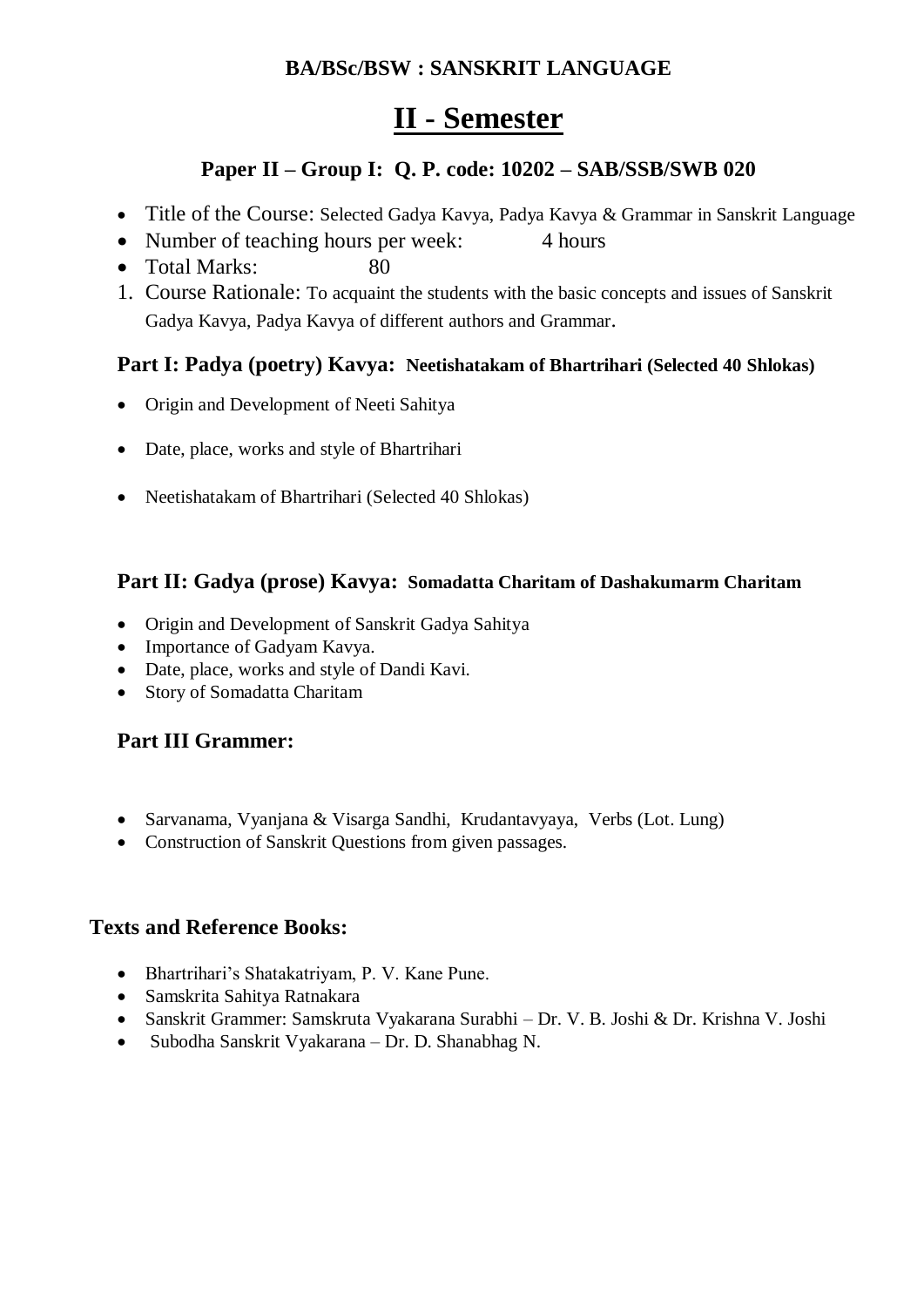### **BA/BSc/BSW : SANSKRIT LANGUAGE**

## **III - Semester**

### **Paper III – Group I: Q. P. code: 10302 – SAC/SSC/SWC 020**

- Title of the Course: Selected Drama & Grammar in Sanskrit Language
- Number of teaching hours per week: 4 hours
- Total Marks: 80
- Course Rationale: To acquaint the students with the basic concepts and issues of Sanskrit Drama and Grammar.

### **Part I: Drama: Abhijnana Shakuntalam of Kalidasa**

- Origin and Development of Sanskrit Drama.
- Date, place, works and style of Kalidasa
- Difference between original story and changes made by Kalidasa in Abhijnana Shakuntala
- Story of Abhijnana Shakuntalam of Kaliadasa  $-4$ , 5, 6 Acts

Part II: Translation Sanskrit Passages (Sanskrit to Kannada or English)

#### **Part III Grammer:**

1) Selected Samasas 2) Tadditas, 3) Vakyashuddi 4) Meaning of the words

- Kalidasa's Abhijnanashakuntalm- PV Kane, Pune
- Abhijnanashakuntalam Chawkamba Varanasi
- Samskruta Natakagalu
- Bharata's Natyashastra
- Dhasharoopaka of Dhananjaya
- Sanskrit Grammer: Samskruta Vyakarana Surabhi Dr. V. B. Joshi & Dr. Krishna V. Johi,
- Subodha Sanskrit Vyakarana Dr. D. Shanabhag N.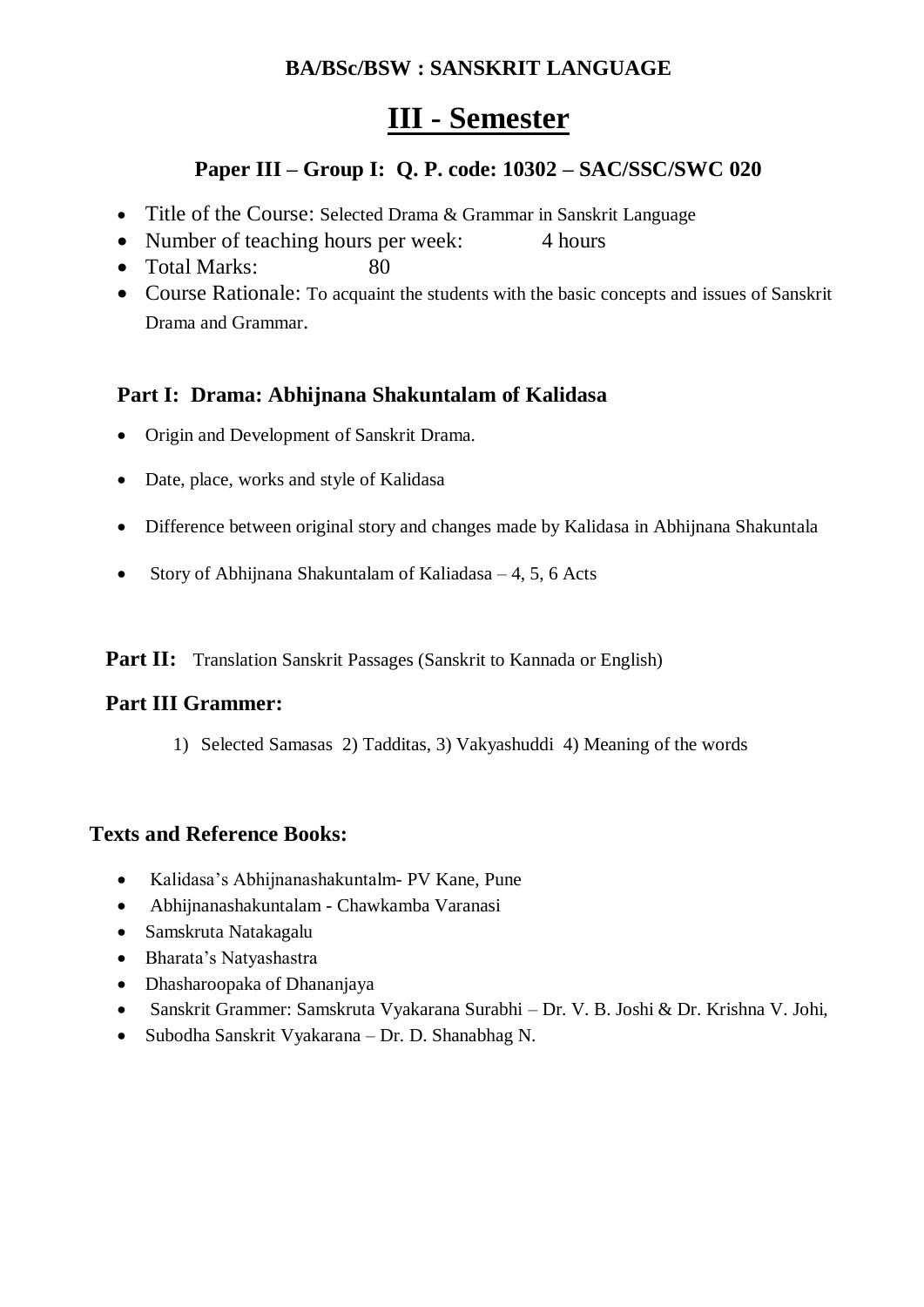### **BA/BSc/BSW : SANSKRIT LANGUAGE**

## **IV - Semester**

### **Paper IV – Group I: Q. P. code: 10402 – SAD/SSD/SWD 020**

- Title of the Course: Selected Champu Kavya & Grammar in Sanskrit Language
- Number of teaching hours per week: 4 hours
- Total Marks: 80
- Course Rationale: To acquaint the students with the basic concepts and issues of Sanskrit Champu Kavyas and Selected Grammar.

#### **Part I: Champu Kavya: Champu Bharatam- Draupadi Swayamvaram**

- Origin and Development of Sanskrit Champu Kavyas.
- Pancha Champu Kavyas.
- Date, place, works and style of Annambhatta
- Story of Champu Bharatam Draupadi Swayamvaram

Part II: Translation and Sanskrit question and Answers

#### **Part III Grammer:**

1. Selected Alankaras (Upama, Roopaka, Utpreksha, Atishayokti) 2. Selected Chandas (Anustub, Indravajra, Upendravajra, Vasantatilaka) 3) Changes in Kartari/Karmani Prayogas

- Champu Bharatam Chawkamba Varanasi
- Sanskarita Kavya Sudha
- Sanskrit Grammer: Samskruta Vyakarana Surabhi Dr. V. B. Joshi & Dr. Krishna V. Johi,
- Subodha Sanskrit Vyakarana Dr. D. Shanabhag N.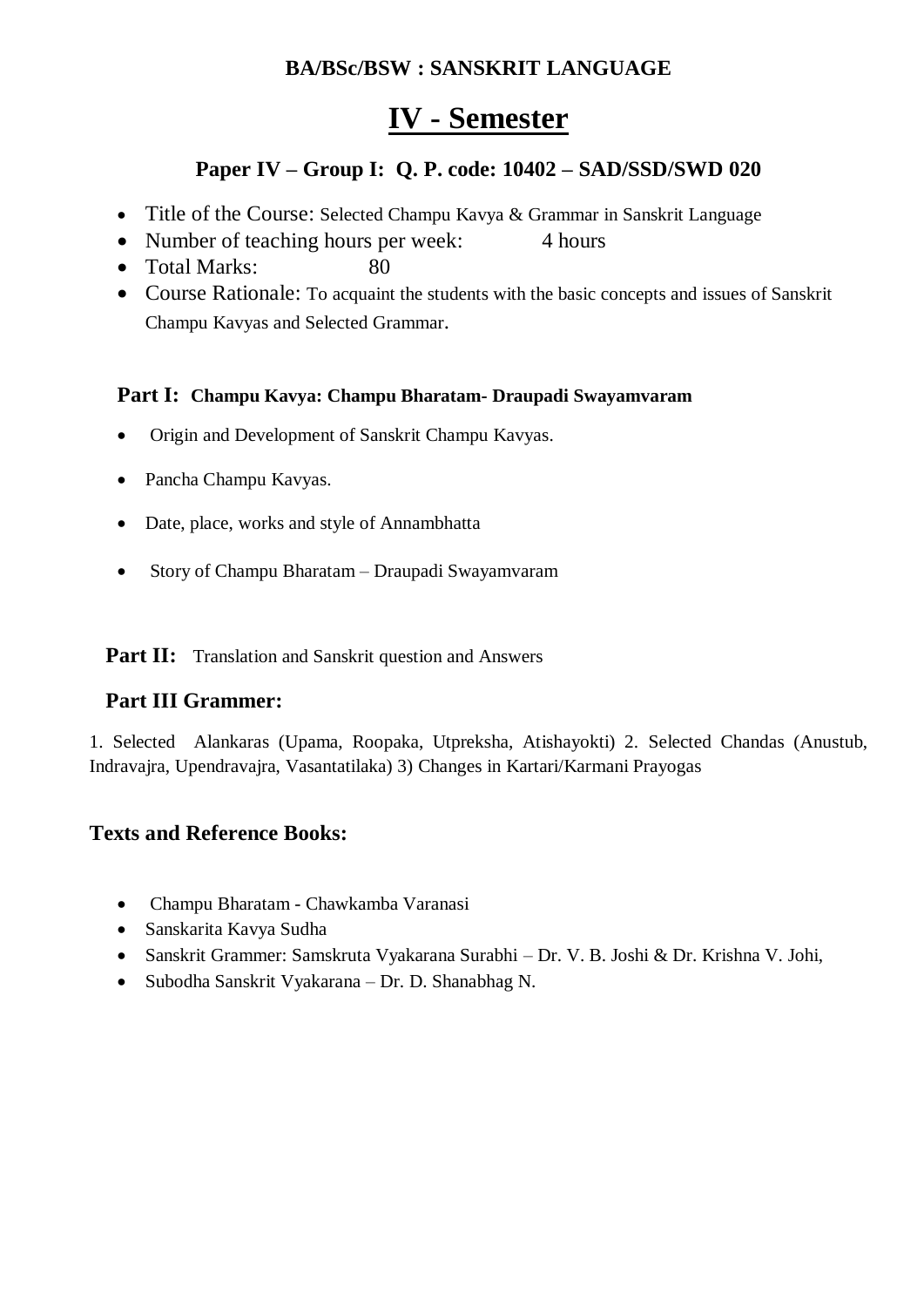## **B.Com: SANSKRIT LANGUAGE**

## **I - Semester : Paper I – Group I: Q. P. code: 13102 –SCA 020**

- Title of the Course: Selected Padya Kavya & Grammar in Sanskrit Language
- Number of teaching hours per week: 4 hours
- Total Marks: 80

Course Rationale: To acquaint the students with the basic concepts and issues of Sanskrit Padya Kavya and Grammer.

#### **Part I: Padya (poetry) Kavya: Raghuvamsha of Kalidasa – First Canto**

- Origin and Development of Sanskrit poetry
- Definition of Mahakavya
- Date, place, works and style of Kalidasa
- Story of First Canto of Raghuvamsha Kavya

#### **Part II Grammer:**

- Noun, Swara Sandhi, Krudantavyaya, Verbs (Lat. Lrut), Vyakarana Vishesha
- Comprehension and Expansion of Sanskrit Suktis

- \* Raghuvamsha Mahakavyam of Kalidasa, Chawkamba Vidyabhavan, Varanasi
- \* Raghuvamsha of Kalidasa, M. R. Kale, Motilal Banarasidas
- \* Sanskrit Grammer: Higher Sanskrit Grammar, M. R. Kale, Motilal Banarsidass.
- \* Sanskrit Grammer: Samskruta Vyakarana Surabhi Dr. V. B. Joshi & Dr. Krishna V. Joshi
- \* Subodha Sanskrit Vyakarana Dr. D. Shanabhag N.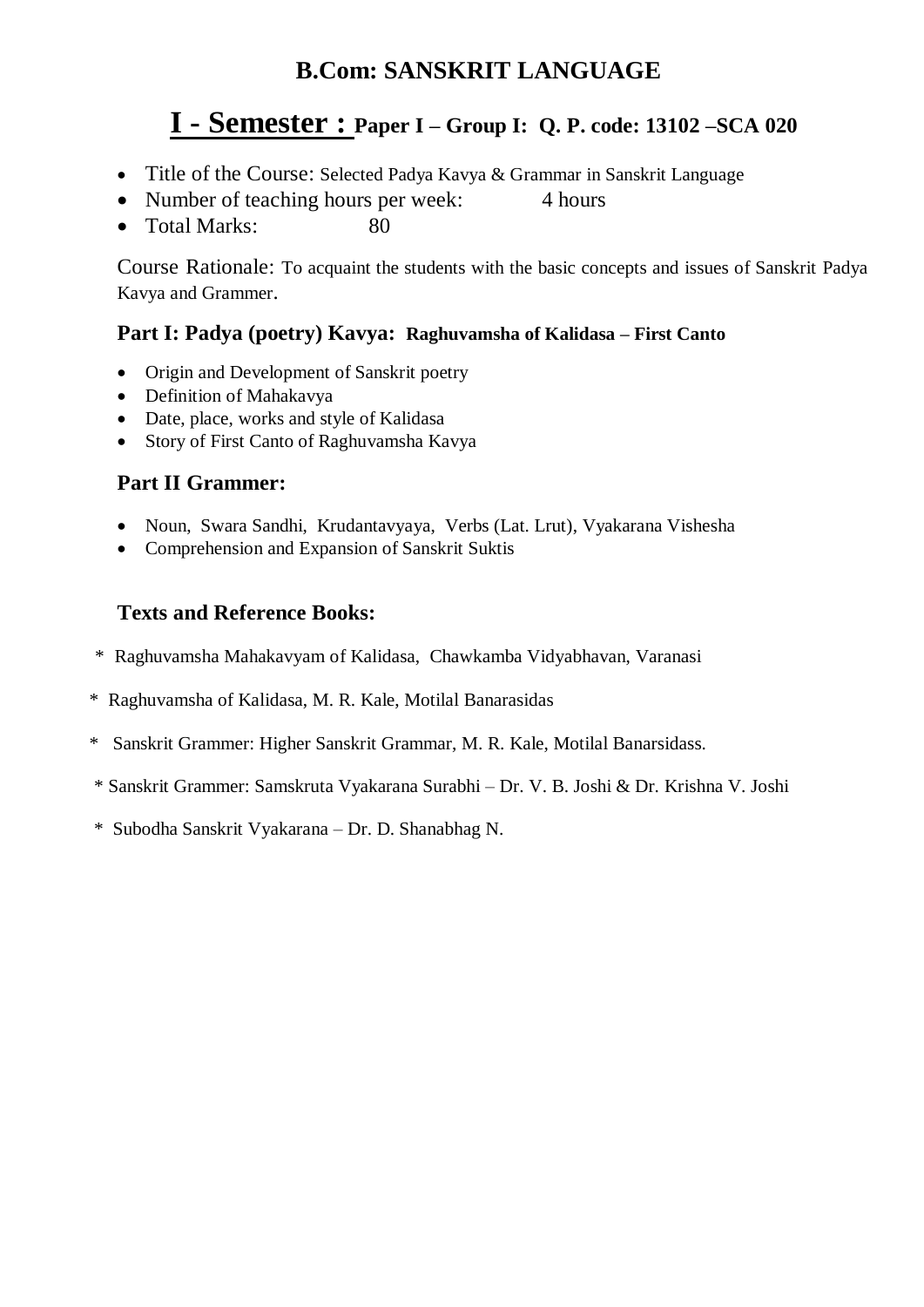# **B Com. II - Semester**

### **Paper II – Group I: Q. P. code: 13202 –SCB 020**

- Title of the Course: Selected Gadya Kavya & Grammar in Sanskrit Language
- Number of teaching hours per week: 4 hours
- Total Marks: 80

Course Rationale: To acquaint the students with the basic concepts and issues of Sanskrit Gadya Kavya and Grammer.

#### **Part I: Gadya (prose**): Rajavahana Charitam – Dandi's Dashakumar Charitam

- Origin and Development of Sanskrit Gadya Sahitya
- Importance of Gadya Kavya.
- Date, place, works and style of Dandi Kavi.
- Story of Rajavahana Charitam

#### **Part II: Samskruta Vanijyam:**

- Letter Writing Vaiyaktika & Sarvajanika
- Story Writing Selected Panchatantra Stories
- Report Writing

### **Part III Grammer:**

Sarvanama, Vyanjana &Visarga Sandhi, Krudantavyaya, Verbs (Lot. Lang), Vakya Shudhi

- Dashakumarecharatam Chawkamba Varanasi
- Samskruta Vanijyam Prasaranga Mysore University
- Pnchatantra Katha H. R. Vishwas, Samkruta Bharati
- Sanskrit Grammer: Higher Sanskrit Grammar, M. R. Kale, Motilal Banarsidass.
- Sanskrit Grammer: Samskruta Vyakarana Surabhi Dr. V. B. Joshi & Dr. Krishna V. Joshi
- Subodha Sanskrit Vyakarana Dr. D. Shanabhag N.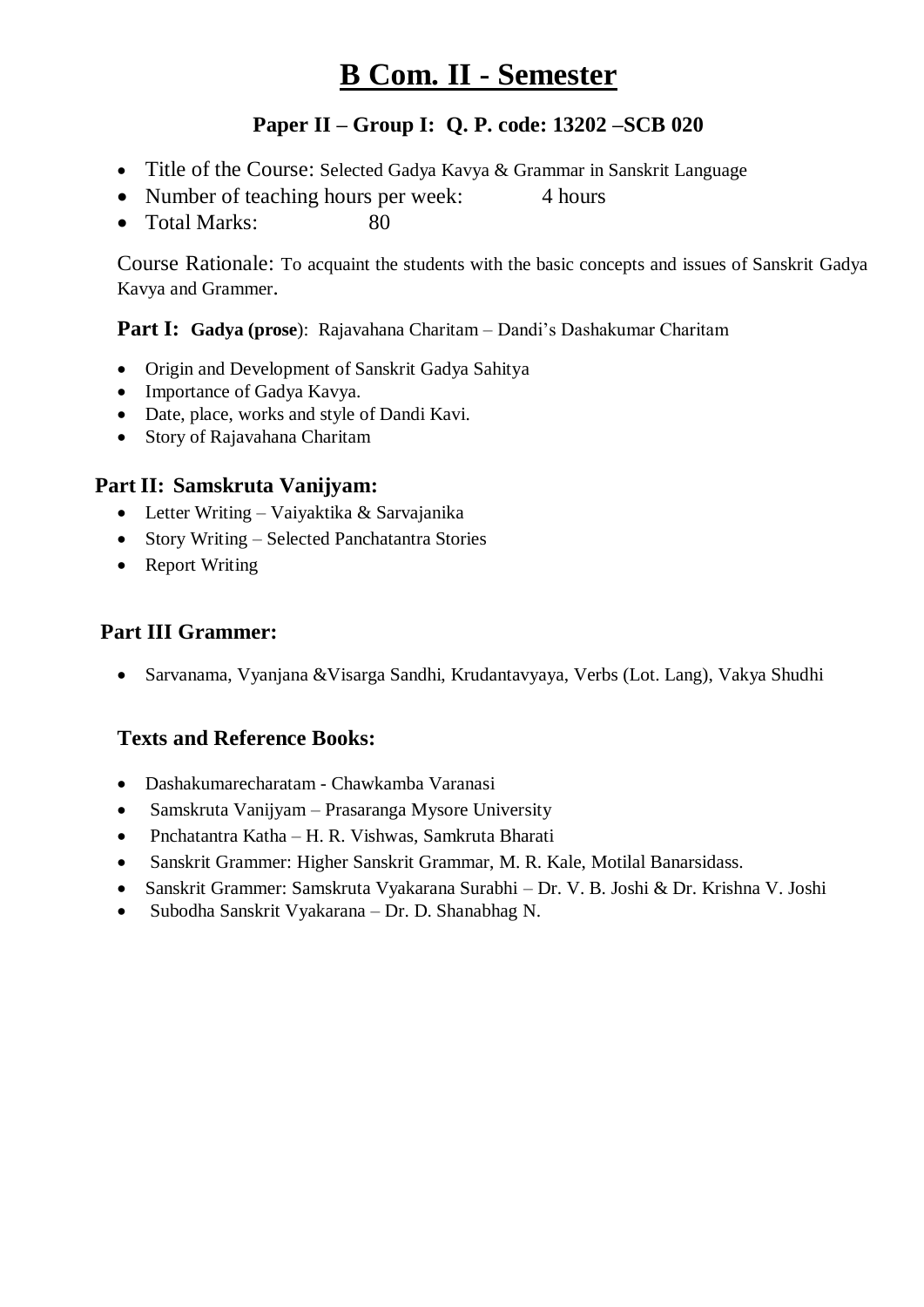## **BCom: III Semester – Paper III - Q. P. code: 13302 – SCC 020**

- Title of the Course: Selected Drama & Grammar in Sanskrit Language
- Number of teaching hours per week: 4 hours
- Total Marks: 80

Course Rationale: To acquaint the students with the basic concepts and issues of Sanskrit Drama and Grammer.

**Part I: Drama**: Bhasa's Pratijna Yougandharayanam of Bhasa

- Origin and Development of Sanskrit Drama.
- Date, place, works and style of Bhasakavi
- Pratijna Yougandharayana of Bhasa

#### **Part II: Samskruta Vanijyam:**

- Letter Writing –Adhikarika & Vanijya
- Story Writing Essay Writing

#### **Part III Grammer:**

- a) 1. Samasa 2) Taddita, 3) Sannanta 4) Nijanta
- b) Translation (Sanskirt to Kannada/English)

- Bhasa's Pratijna Yougandharayanam Chawkamba Varanasi
- Samskrute Vanijyam, Chawkamba Varanasi.
- Sanskrita Vanijyam -Vanita Ramaswamy, Bangalore
- Sanskrit Grammer: Higher Sanskrit Grammar, M. R. Kale, Motilal Banarsidass.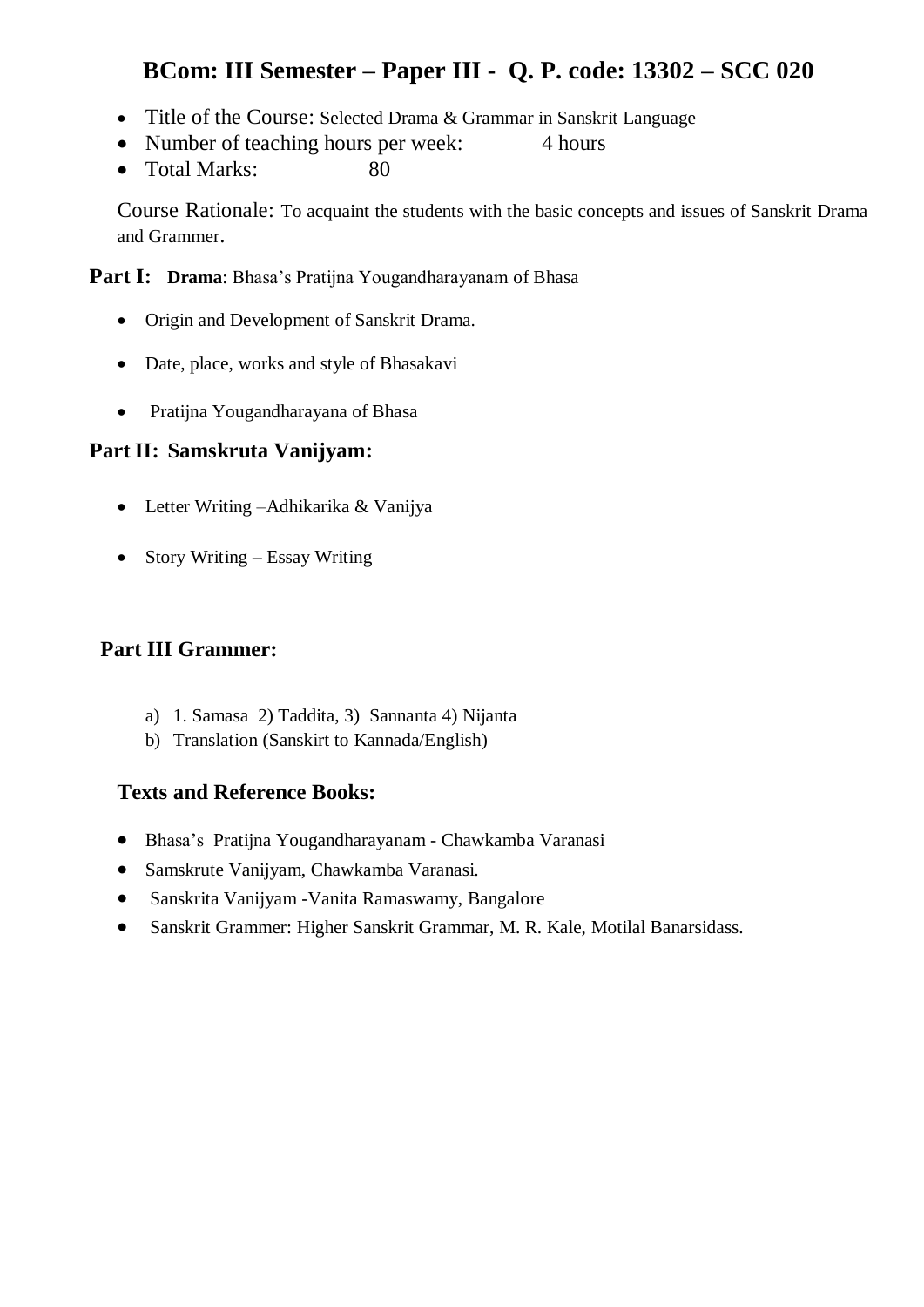## **B. Com: IV Semester – Paper IV - Q. P. code: 13402 – SCD 020**

- Title of the Course: Selected Champu Kavya & Grammar in Sanskrit Language
- Number of teaching hours per week: 4 hours
- Total Marks: 80

Course Rationale: To acquaint the students with the basic concepts and issues of Sanskrit Champu Kavyas and Grammer.

#### **Part I: Champu Kavya: Champu Bharatam- 3 rd Stabaka (Abhimanyu Janana Paryantam)**

- Origin and Development of Sanskrit Champu Kavyas.
- Pancha Champu Kavyas.
- Date, place, works and style of Annabhatta
- Champu Bharatam Third Stabaka (Abhimanyu Janana Paryantam)

#### **Part II: Samskruta Vanijyam:**

- Udyoga Sandarshanam
- Dainandina Vyavaara Lekhanam

### **Part III Grammer:**

- Sankshepikaranam
- Construction of Sanskrit Questions

- Champu Bharatam- Chawkamba Varanasi
- PracheenaVanijya Chritam Dr. Vanita Ramaswamy
- Sanskrit Grammer: Higher Sanskrit Grammar, M. R. Kale, Motilal Banarsidass.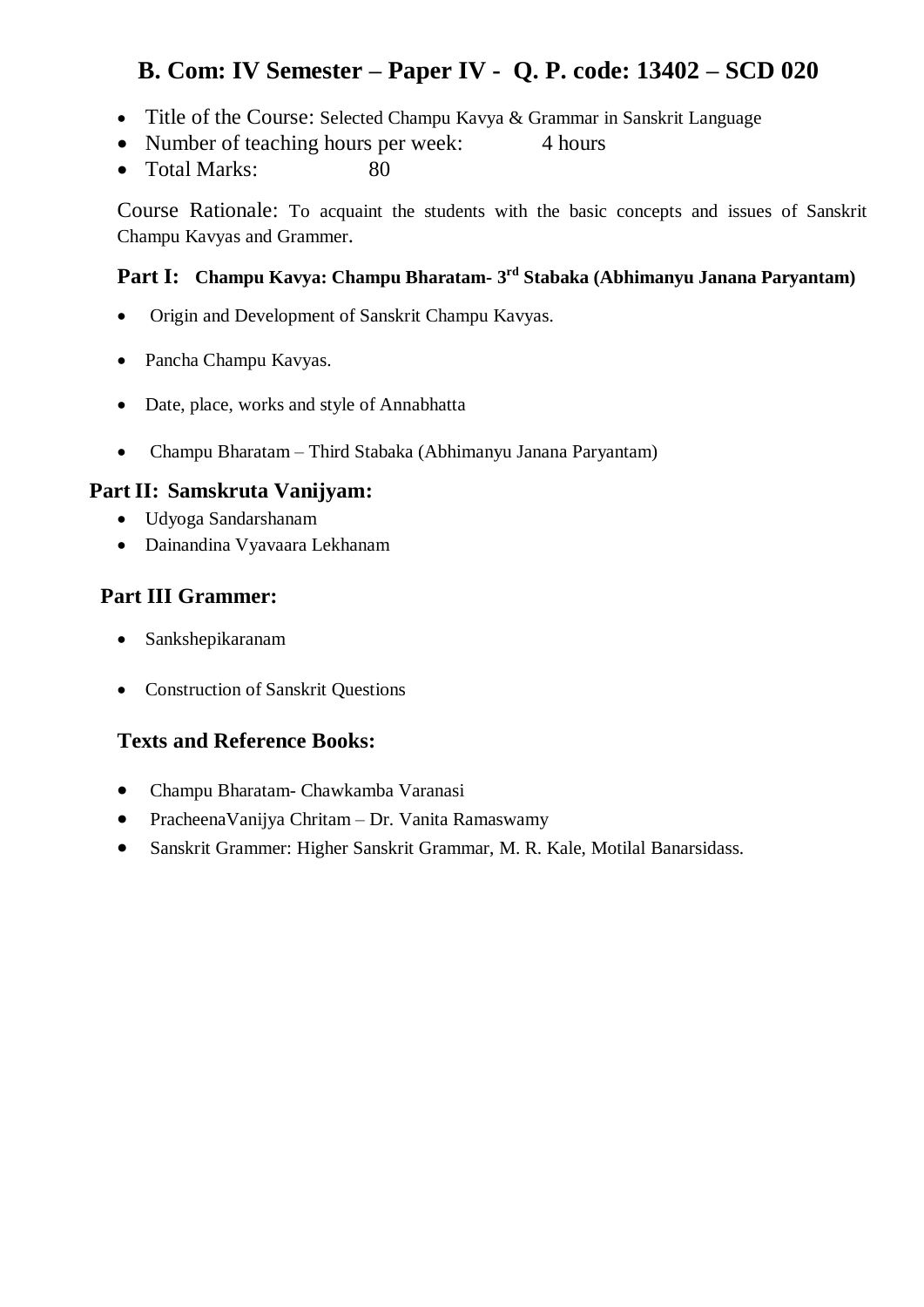## **B.C.A : SANSKRIT LANGUAGE**

## **I - Semester : Paper I – Group I: Q. P. code: 12102 –SBA 020**

- Title of the Course: Selected Padya Kavya, Gadya Kavya & Grammar in Sanskrit Language
- Number of teaching hours per week: 4 hours
- Total Marks: 80

Course Rationale: To acquaint the students with the basic concepts and issues of Sanskrit Padya and Gadya Kavya and Grammer.

### **Part I: Padya (poetry) Kavya: Neetishatakam of Bhartrihari (Selected 40 Shlokas)**

- Origin and Development of Neeti Sahitya
- Date, place, works and style of Bhartihari
- Neetishatakam of Bhartrihari (Selected 40 Shlokas)

#### **Part II: Gadya (prose) Kavya: Somadatta Charitam of Dashakumarm Charitam**

- Origin and Development of Sanskrit Gadya Sahitya
- Importance of Gadyam Kavya.
- Date, place, works and style of Dandi Kavi.
- Story of Somadatta Charitam

#### **Part III Grammer:**

- Noun, Swara Sandhi, Krudantavyaya, Verbs (Lat. Lrut)
- Comprehension

- Bhartrihari's Shatakatriyam, P. V. Kane Pune.
- Samskrita Sahitya Ratnakara
- Sanskrit Grammer: Samskruta Vyakarana Surabhi Dr. V. B. Joshi & Dr. Krishna V. Joshi
- Subodha Sanskrit Vyakarana Dr. D. N. Shanabhag, Dharwad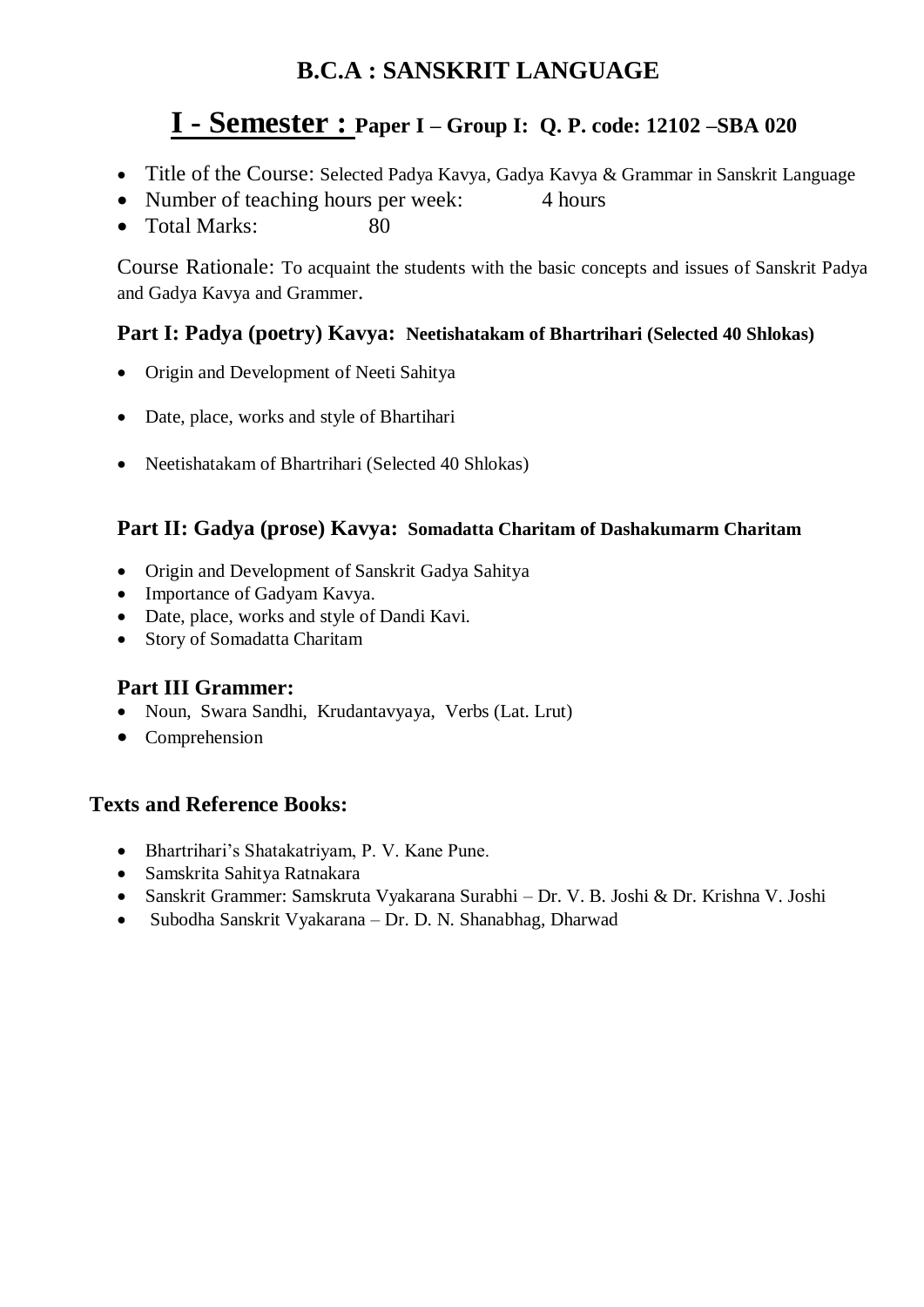## **II - Semester : Paper II – Group I: Q. P. code: 12202 –SBB <sup>020</sup>**

- Title of the Course: Selectead Gadya Kavya, Padya Kavya & Grammar in Sanskrit Language
- Number of teaching hours per week: 4 hours
- $\bullet$  Total Marks:

Course Rationale: To acquaint the students with the basic concepts and issues of Sanskrit Gadya Kavya, Padya Kavya and Grammer.

#### **Part I: Padya (poetry) Kavya: Buddacharitam of Ashwaghosha - 3 rd Canto**

- Origin and Development of Sanskrit poetry
- Definition of Mahakavya
- Date, place, works and style of Ashwaghosha
- $\bullet$ 3<sup>rd</sup> Canto of Buddacharitam

#### **Part II: Gadya (prose) Kavya: Mitrasampraptihi– Panchatantram**

- Origin and Development of Kathasahitya
- Vishnusharma and Back ground story of Panchatantra
- Story and Moral of Mitrasamprapti in Panchatantra

#### **Part III Grammer:**

- Sarvanama, Vyanjana & Visarga Sandhi, Krudantavyaya, Verbs (Lot. Lung)
- Construction of Sanskrit Questions from given passages.

- \* Buddacharitam Chawkamba Vidyabhavan, Varanasi.
- \* Sanskrita Sahitya Ratnakara
- \* Panchatantram –Gokuladas Gupta, Chawkamba Varanasi
- \* Sanskrit Grammer: Samskruta Vyakarana Surabhi Dr. V. B. Joshi & Dr. Krishna V. Joshi
- \* Subodha Sanskrit Vyakarana Dr. D. Shanabhag N.
- \* Bhasha shatra
- \* Katha sahitya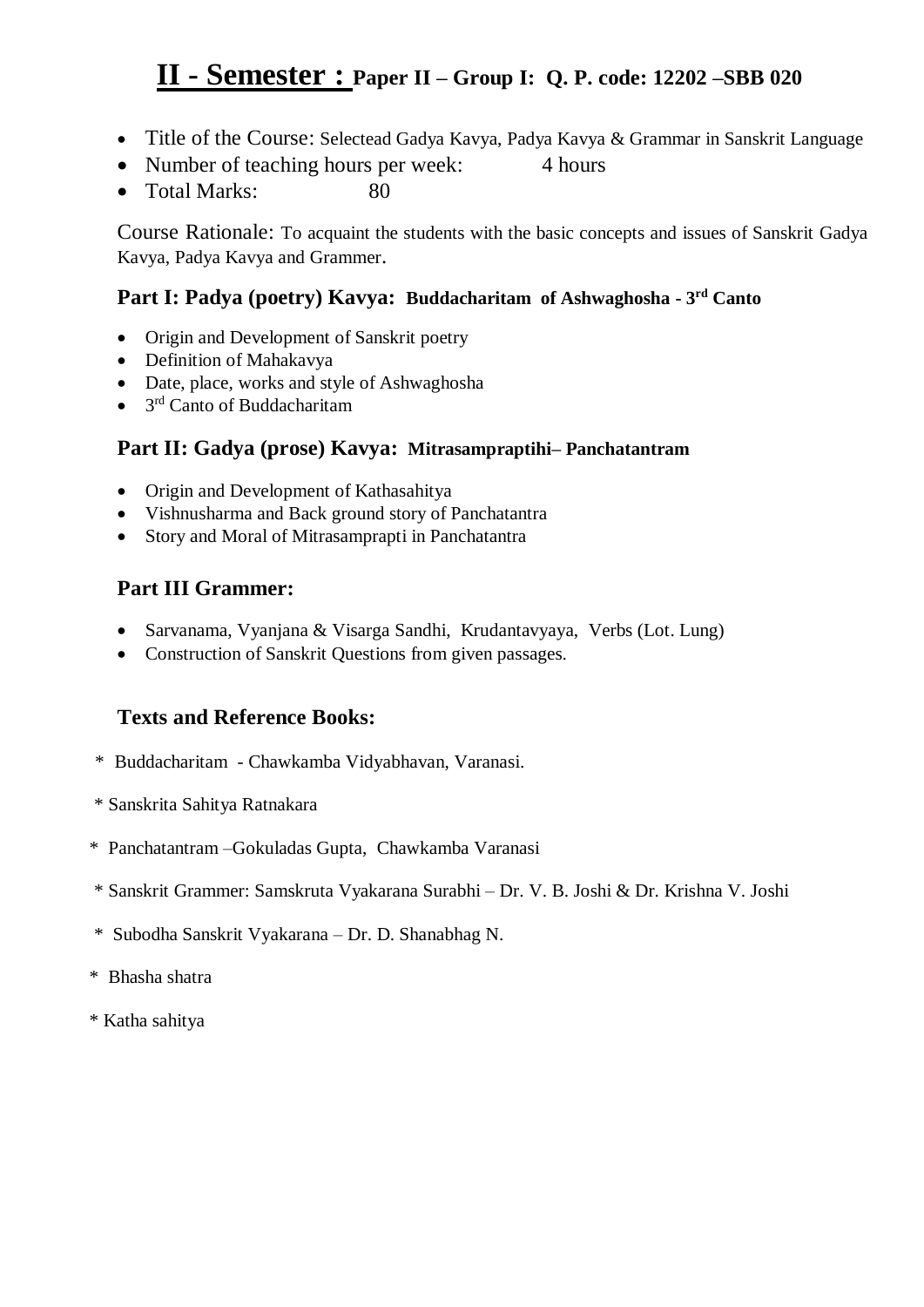## **III - Semester : Paper III – Group I: Q. P. code: 12302 –SBC <sup>020</sup>**

- Title of the Course: Selected Drama & Grammar in Sanskrit Language
- Number of teaching hours per week: 4 hours
- Total Marks: 80 Course Rationale: To acquaint the students with the basic concepts and issues of Sanskrit Drama and Grammar.

#### **Part I: Drama**: **Dootaghatotkacham of Bhasa**

- Origin and Development of Sanskrit Drama.
- Date, place, works and style of Bhasakavi
- Story of Bhasa's Dootaghatotkacham.

#### **Part II Grammer:**

- a) 1. Samasa 2) Taddita, 3) Vakyashuddi 4) Meaning of the words
- b) Translation (Sanskirt to Kannada/English)

- Bhasa's Dootaghatotkacham Chawkamba Varanasi
- Sanskrit Grammer: Higher Sanskrit Grammar, M. R. Kale, Motilal Banarsidass.
- Samskruta Vyakarana Surabhi Dr. V. B. Joshi & Dr. Krishna V. Johi
- Subodha Sanskrit Vyakarana Dr. D. Shanabhag N.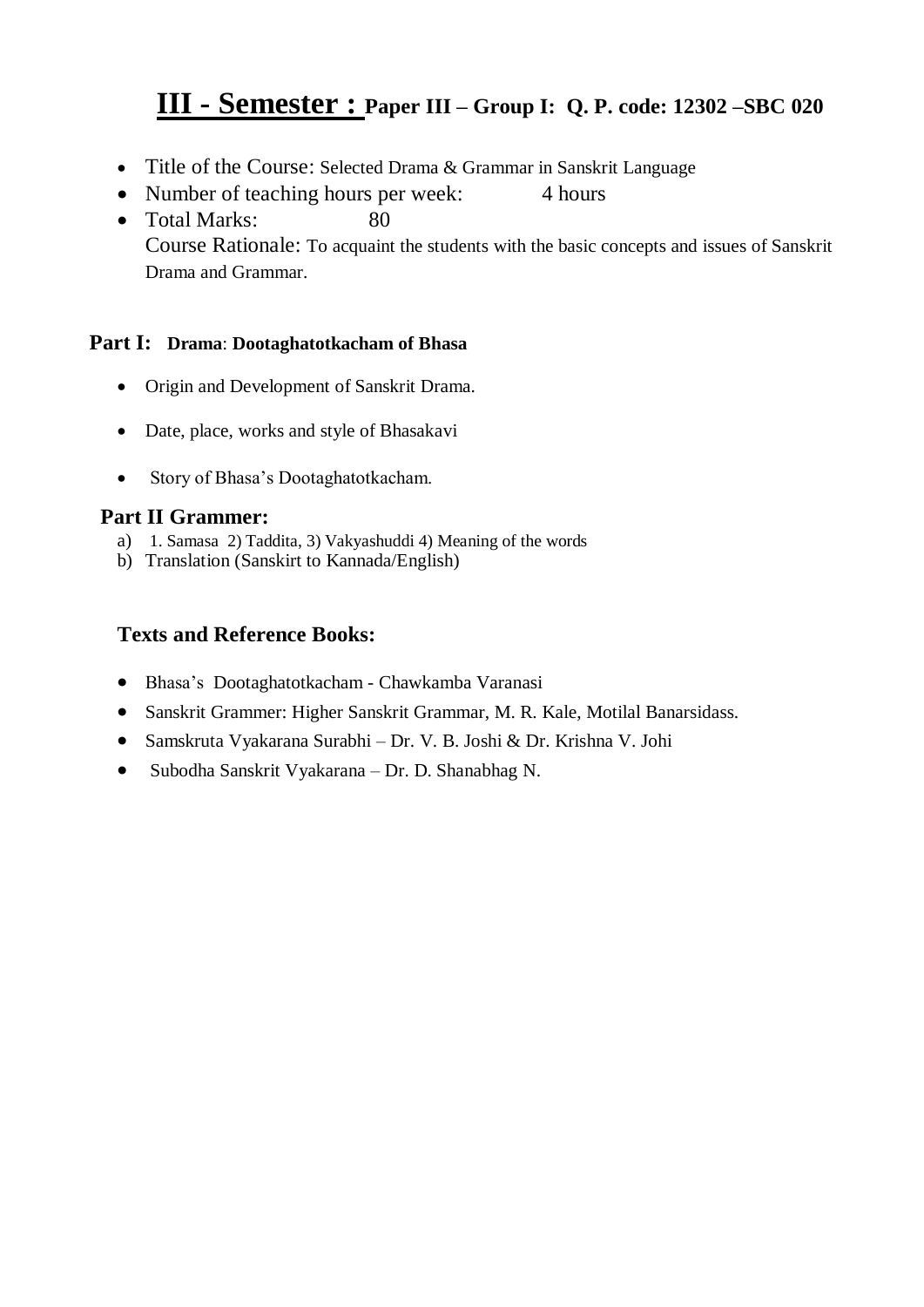## **IV - Semester : Paper IV – Group I: Q. P. code: 12402 –SBD <sup>020</sup>**

- Title of the Course: Selected Champu Kavya & Grammar in Sanskrit Language
- Number of teaching hours per week: 4 hours
- Total Marks: 80

Course Rationale: To acquaint the students with the basic concepts and issues of Sanskrit Champu Kavya and Grammar.

#### **Part I: Champu Kavya: Champu Ramayana of Bhoja - Balakanda**

- Origin and Development of Sanskrit Champu Kavyas.
- Pancha Champu Kavyas.
- Date, place, works and style of Bhoja Kavi
- Story of Champu Ramayana– Balakanda

### **Part II Grammer:** .

a) 1) Alankara (Upama, Roopaka, Utpreksha, Atishayokti) 2. Chandas (Anustub, Indravajra, Upendravajra, Vasantatilaka) 3) Kartari/Karmani Prayogas

b) Translation– (Sanskirt to Kannada/English)

- Champu Bharatam- Chawkamba Varanasi
- Samskruta Kavya Sudha
- PracheenaVanijya Chritam Dr. Vanita Ramaswamy
- Sanskrit Grammer: Higher Sanskrit Grammar, M. R. Kale, Motilal Banarsidass.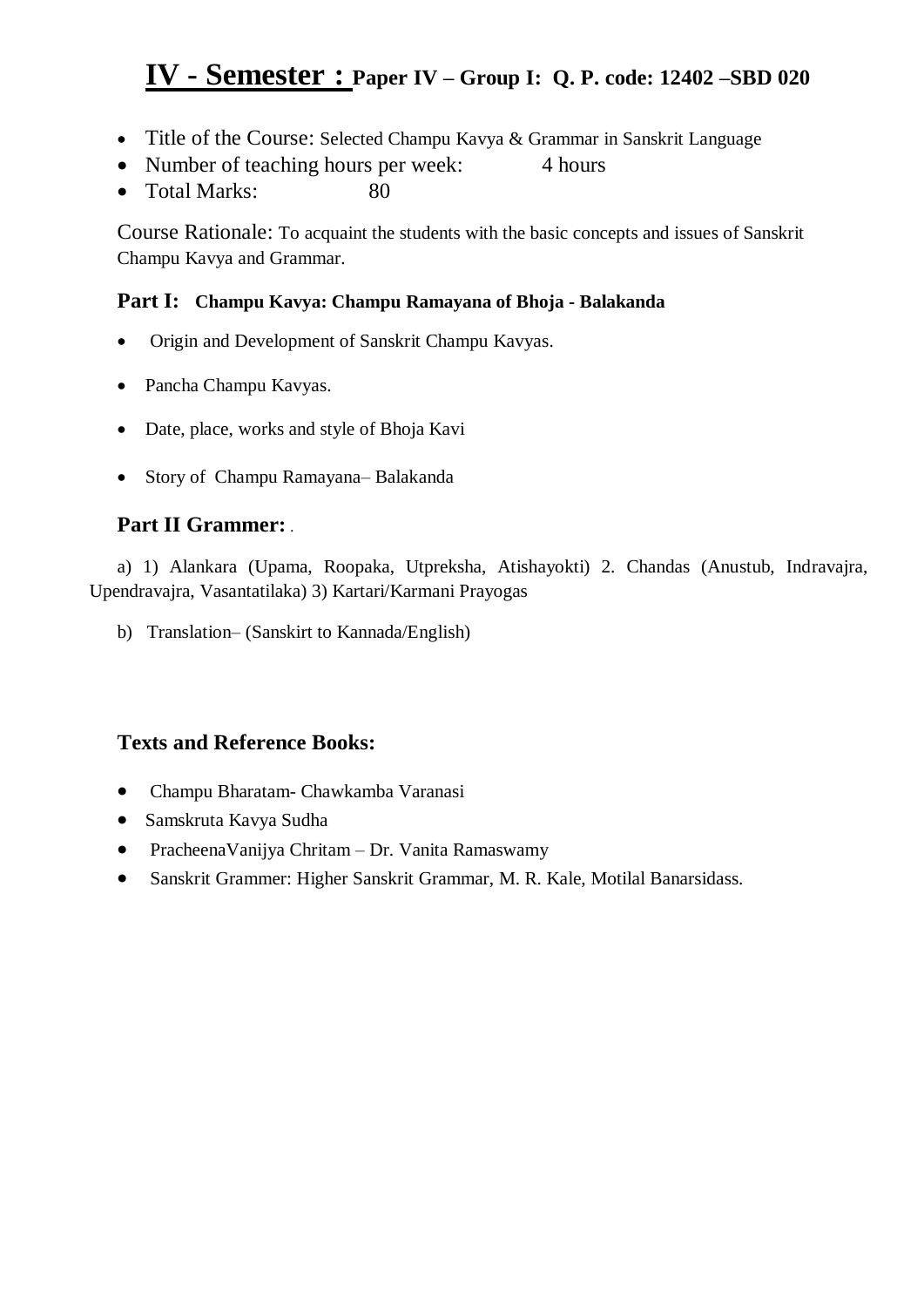## **B.B.A : SANSKRIT LANGUAGE**

## **I - Semester : Paper I – Group I: Q. P. code: 11102 –SBA 020**

- Title of the Course: Selected Padya Kavya & Grammar in Sanskrit Language
- Number of teaching hours per week: 4 hours
- Total Marks: 80

Course Rationale: To acquaint the students with the basic concepts and issues of Sanskrit Padya Kavya and Grammer.

#### **Part I: Padya (poetry) Kavya: Soundaranandam of Ashvaghosha 4-5 Sarga**

- Origin and Development of Sanskrit poetry
- Definition of Mahakavya
- Date, place, works and style of Ashwaghosha
- Story of 4-5 Sarga of Soundaranandam

#### **Part II Grammer:**

- Noun, Swara Sandhi, Krudantavyaya, Verbs (Lat. Lrut), Vyakarana Vishesha
- Comprehension and Expansion of Sanskrit Suktis

#### **Texts and Reference Books:**

- \* Soundaranandam Chawkamba Vidyabhavan, Varanasi
- \* Sanskrit Grammer: Higher Sanskrit Grammar, M. R. Kale, Motilal Banarsidass.
- \* Sanskrit Grammer: Samskruta Vyakarana Surabhi Dr. V. B. Joshi & Dr. Krishna V. Joshi
- \* Subodha Sanskrit Vyakarana Dr. D. Shanabhag N.

## **II - Semester : Paper II – Group I: Q. P. code: 11202 –SBB 020**

- Title of the Course: Selected Gadya Kavya & Grammar in Sanskrit Language
- Number of teaching hours per week: 4 hours
- Total Marks: 80

Course Rationale: To acquaint the students with the basic concepts and issues of Sanskrit Gadya Kavya and Grammer.

#### **Part I: Gadya (prose**) **Kavya Hitopadesha– Mitralabham of Narayana Pandit**

- Origin and Development of Sanskrit Gadya Kavya
- Origin and Development of Katha Sahitya
- Date, place, works and style of Narayana Pandita
- Story of Mitralabham of Hitopadesha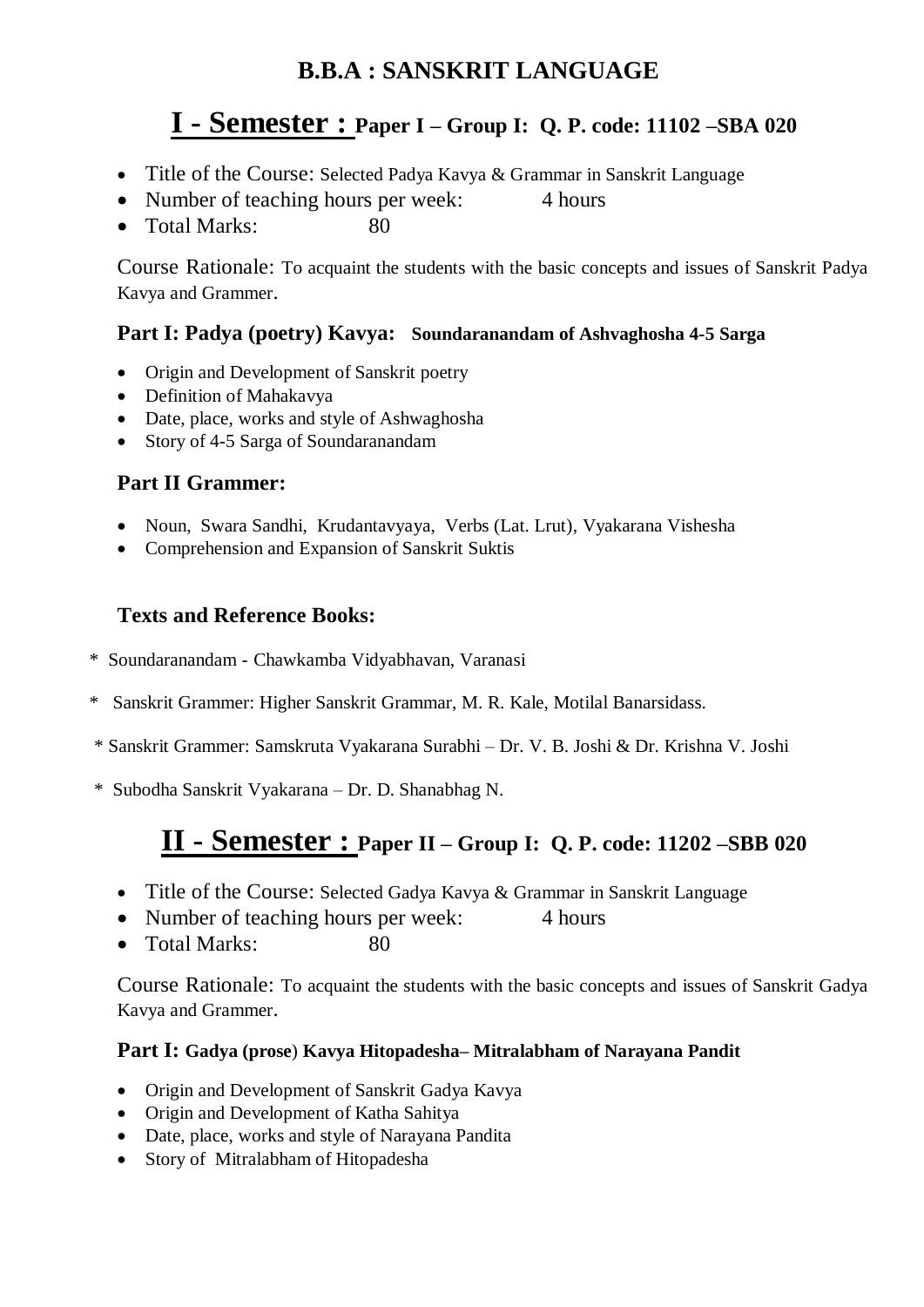### **Part II: Samskruta Vanijyam**

- Letter Writing: Vaiyaktika & Sarvajanika
- Story Writing Selected Panchatantra Stories
- Report Writing

#### **Part III Grammer:**

- Sarvanama, Vyanjana/ Visarga Sandhi, Krudantavyaya, Verbs (Lat. Lrut), Vyakarana Vishesha
- Comprehension and Expansion of Sanskrit Suktis

- \* Hitopadesha of Narayana Pandit- Chawkamba Vidyabhavan, Varanasi
- \* Samskruta Vanijyam Prasarana, Mysore University
- \* Panchatantra Katha H. R. Vishwas, Samskrita Bharati, Bangalore
- \* Sanskrit Grammer: Higher Sanskrit Grammar, M. R. Kale, Motilal Banarsidass.
- \* Sanskrit Grammer: Samskruta Vyakarana Surabhi Dr. V. B. Joshi & Dr. Krishna V. Joshi
- \* Subodha Sanskrit Vyakarana Dr. D. Shanabhag N.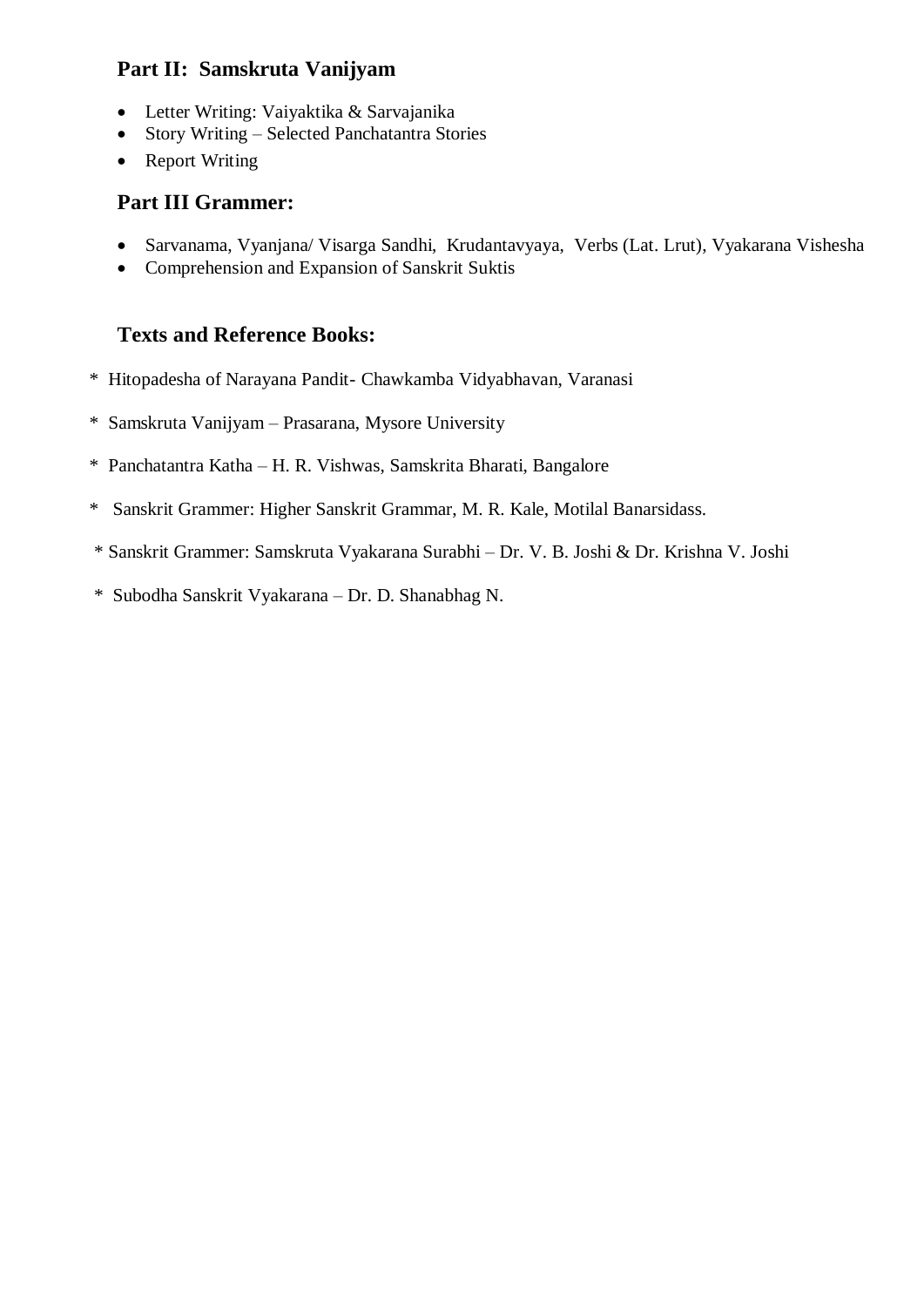## **III - Semester : Paper III – Group I: Q. P. code: 11302 –SBC 020**

- Title of the Course: Selected Drama & Grammar in Sanskrit Language
- Number of teaching hours per week: 4 hours
- Total Marks: 80

Course Rationale: To acquaint the students with the basic concepts and issues of Sanskrit Drama and Grammer.

#### **Part I: Sanskrit Drama: Bhasa's Dootavakyam**

- Origin and Development of Sanskrit Drama
- Date, place and works of Bhasa Kavi
- Story of Dootavakyam

### **Part II: Pracheena Vanijya Charitam – Chapter I & II**

#### **Part III Grammer:**

- a) Samasa 2) Taddita, 3) Sannanta 4) Nijanta
- b) Translation (Sanskirt to Kannada/English)

- \* Bhasa's Dootavakyam- Chawkamba Varanasi
- \* Sanskrita Vanijyam Dr. Vanita Ramaswamy, Bangalore
- \* Sanskrit Grammer: Higher Sanskrit Grammar, M. R. Kale, Motilal Banarsidass.
- \* Sanskrit Grammer: Samskruta Vyakarana Surabhi Dr. V. B. Joshi & Dr. Krishna V. Joshi
- \* Subodha Sanskrit Vyakarana Dr. D. Shanabhag N.